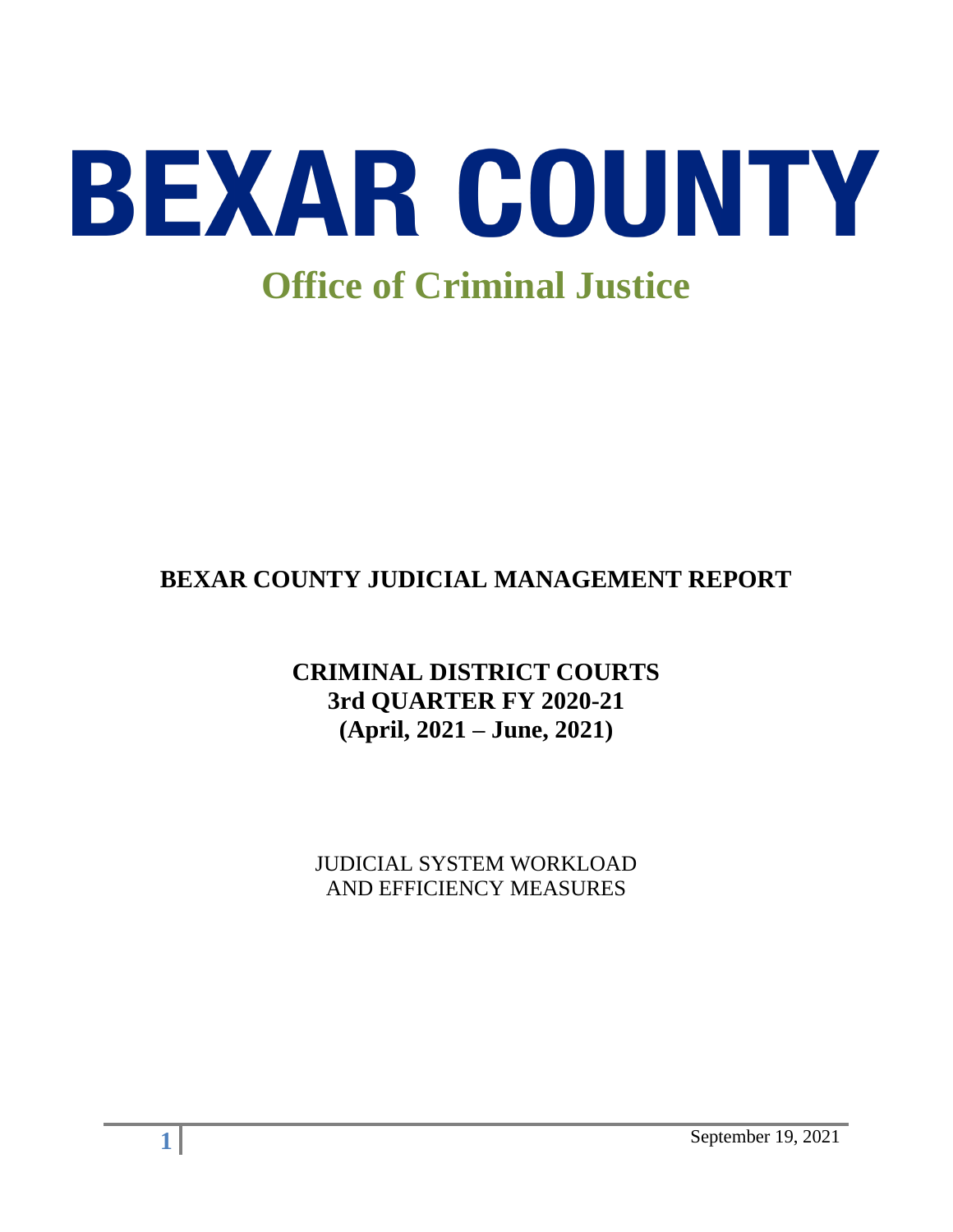#### **Brief Summary:**

This report reflects District Court workload and efficiency measures for FY 2020-21 between the months of April through June (Quarter 3). The report only includes criminal district courts in the Bexar County judicial system:

144<sup>th</sup> Criminal District Court: Judge Michael Mery th Criminal District Court: Judge Catherine Torres-Stahl th Criminal District Court: Judge Jefferson Moore th Criminal District Court: Judge Stephanie R. Boyd 226<sup>th</sup> Criminal District Court: Judge Velia J. Meza th Criminal District Court: Judge Kevin O' Connell 290<sup>th</sup> Criminal District Court: Judge Jennifer Pena th Criminal District Court: Judge Ron Rangel th Criminal District Court: Judge Frank J. Castro th Criminal District Court: Judge Lori Valenzuela

This report focuses on the following six measures and shows how the individual courts performed relative to each other and the court-wide average.

Measure 1: Cost per Disposition Measure 2: Jail Bed Days Measure 3: Clearance Rate Measure 4: Disposition Rate Measure 5: Time to Disposition Measure 6: Age of Active Cases Pending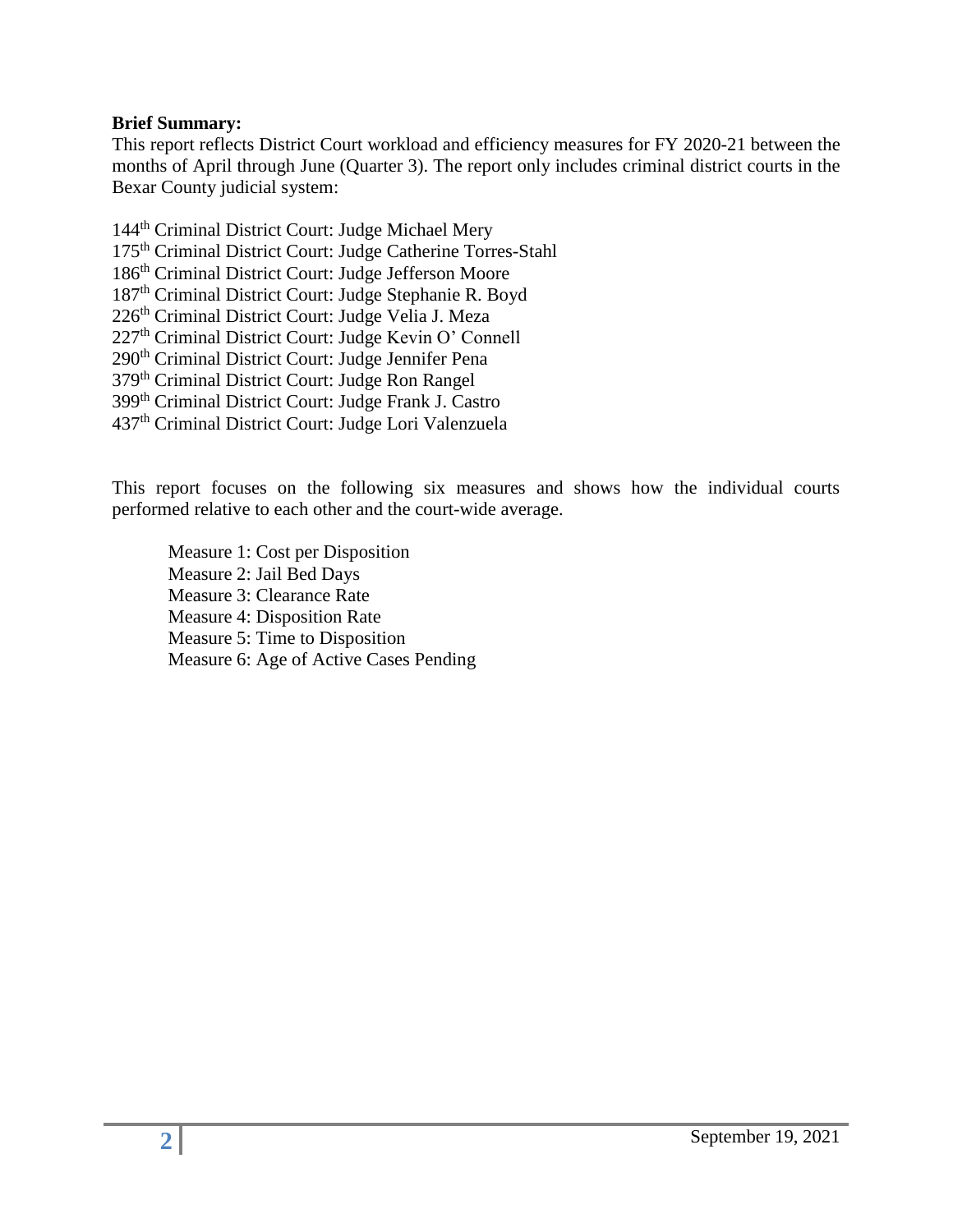### **Measure 1: Cost per Disposition**

**Definition:** The net cost of disposing of a single case.

**Analysis and Interpretation:** The following graph and table show a court-by-court comparison of Cost per Disposition and Cost per Court Appointment for Indigent Defense based on 3rd Quarter FY 2020-21 data. Courts are listed in order from lowest to highest net cost per disposition. Indigent defense is included in the net cost per disposition. Of the total expenses for the court system, **46.1** percent are indigent defense costs. The second graph represents the average net cost (revenue collected versus cost) per court appointed attorney assignment. The final graph shows the average cost per disposition for the District Court over the past eight quarters.

Differences in the net cost per disposition are mostly explained by the differences in the revenue collection and in the number of dispositions of the type that generate fees. For example, the defendant in case dismissal is not accessed fees.



#### **3rd Qtr. FY 2020-21 Cost per Disposition**

|               |                                                                  |                 |                  |   |                      |   |                 |     |                 |      |                          |                               |     |                 |                       |                     |     | <b>Net Cost</b>    |
|---------------|------------------------------------------------------------------|-----------------|------------------|---|----------------------|---|-----------------|-----|-----------------|------|--------------------------|-------------------------------|-----|-----------------|-----------------------|---------------------|-----|--------------------|
|               |                                                                  |                 |                  |   |                      |   |                 |     | Indigent        |      |                          |                               |     | Total           |                       |                     |     | (Savings)          |
| Court         |                                                                  |                 | <b>Operating</b> |   | <b>Ct. Appointed</b> |   | Total           |     | <b>Defense</b>  |      |                          | <b>Court Fine Court Costs</b> |     | County          | <b>Net Cost/</b>      | Number of           | per |                    |
| <b>Number</b> | Judge                                                            | <b>Expenses</b> |                  |   | <b>Atty. Costs</b>   |   | <b>Expenses</b> |     | <b>Revenues</b> |      | <b>Revenues Revenues</b> |                               |     | <b>Revenues</b> | (Savings)             | <b>Dispositions</b> |     | <b>Disposition</b> |
| 144           | Mery                                                             | S               | 145.337          | S | 129.711              | S | 275,048         | S   | 247             | S    | 23.866 \$                | 884                           | S   | 24.996          | \$250,052             | 346                 | -S  | 723                |
| 175           | Torres-Stahl                                                     |                 | 161.603 \$       |   | 133,342              | S | 294.944         | S   | 624             | S    | $30.762$ \$              | 917                           |     | 32.303          | \$262,641             | 356S                |     | 738                |
| 186           | Moore                                                            | S               | 154,567 \$       |   | 88,663               | S | 243.230         | S   | ٠               |      | 28.493 \$                | 500                           |     | 28.993          | \$214,237             | 279 \$              |     | 768                |
| 187           | Boyd                                                             |                 | 147.316 \$       |   | 167,507              | S | 314.823         | s   | 100             | S    | 13,094 \$                | 876                           | S   | 14.070          | \$ 300.754            | 404 \$              |     | 744                |
| 226           | Meza                                                             |                 | 152,470 \$       |   | 148.865              | S | 301.335         | S   |                 | 72 S | 19.197 \$                | 690                           | S   | 19.959          | \$281,376             | 366 S               |     | 769                |
| 227           | O' Connell                                                       |                 | 156.140 \$       |   | 96.655               | s | 252.795         | -S  | 95              |      | $15.754$ \$              | 377                           |     | 16.226          | \$236,569             | 306 \$              |     | 773                |
| 290           | Pena                                                             |                 | 150.690 \$       |   | 126.533              | S | 277.223         | -S  | ۰               |      | $11.324$ \$              | 2,501                         | s   | 13.825          | \$263,399             | 434 \$              |     | 607                |
| 379           | Rangel                                                           |                 | 148.508 \$       |   | 131.936              | S | 280,444         | S   | 91              | Y.   | 24.255 \$                | 825                           |     | 25,170          | \$255.274             | 380 S               |     | 672                |
| 399           | Castro                                                           |                 | 152,957 \$       |   | 89.319               | s | 242,276         | S   | ٠               |      | $19.157$ \$              | 353                           | S   | 19.509          | \$222,767             | 259S                |     | 860                |
| 437           | Valenzuela                                                       |                 | 155,606 \$       |   | 190.154              | S | 345.760         | S   | 1.247           | S    | 28.468 \$                | 2.296                         | S   | 32.011          | \$ 313,748            | 440 \$              |     | 713                |
|               | Admin*                                                           | S               | 837,672          |   |                      |   |                 | N/A |                 | N/A  |                          |                               | N/A |                 | N/A                   | N/A                 |     | N/A                |
|               | Total:                                                           |                 | \$1,525,193      |   | \$1,302,686          |   | \$2,827,879     |     | \$2,477         |      | \$214,370                | \$10,217                      |     |                 | \$227,063 \$2,600,816 | 3570 \$             |     | 728.52             |
|               | *Cost of Administration prorated equally across all trial courts |                 |                  |   |                      |   |                 |     |                 |      |                          |                               |     |                 |                       |                     |     |                    |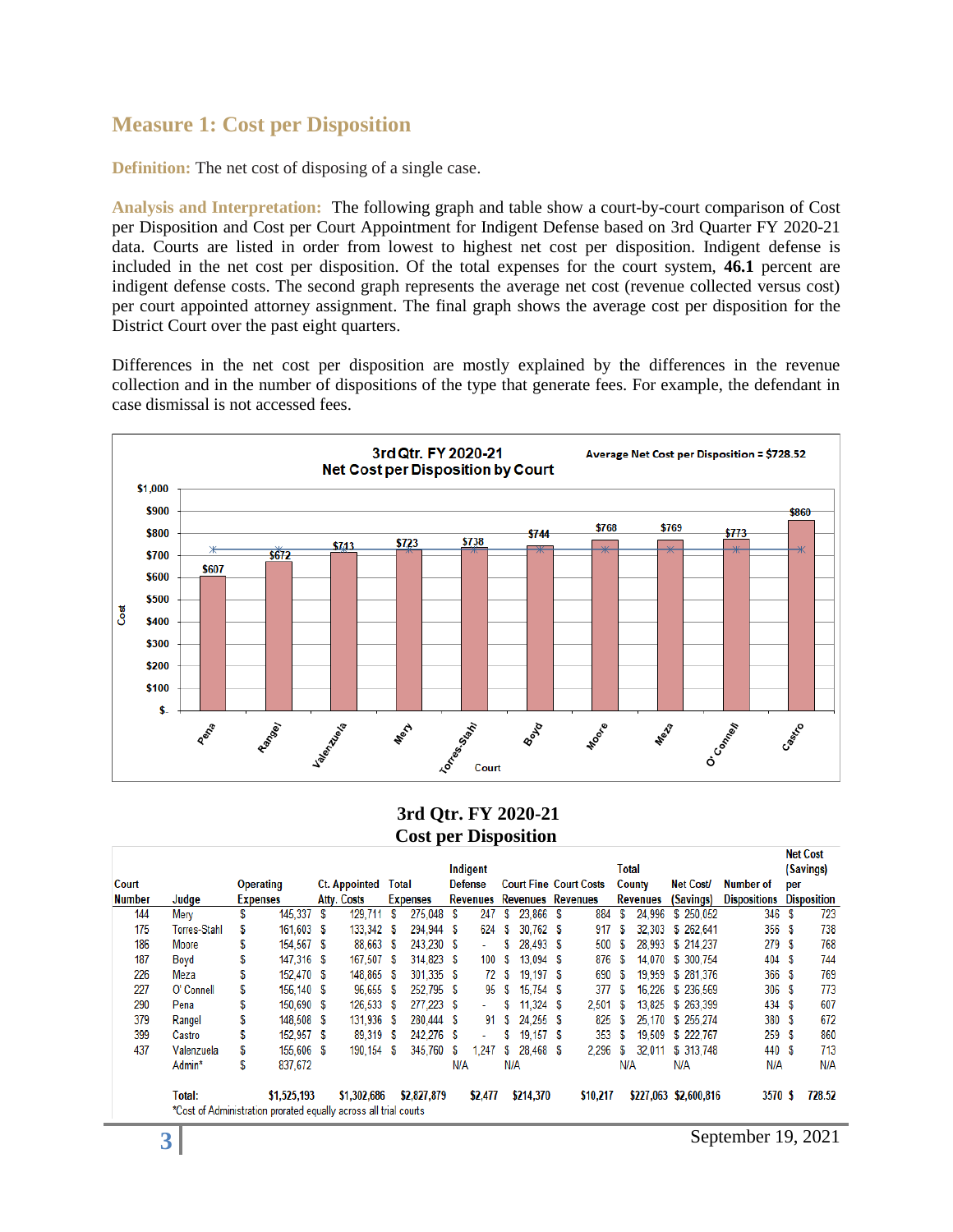

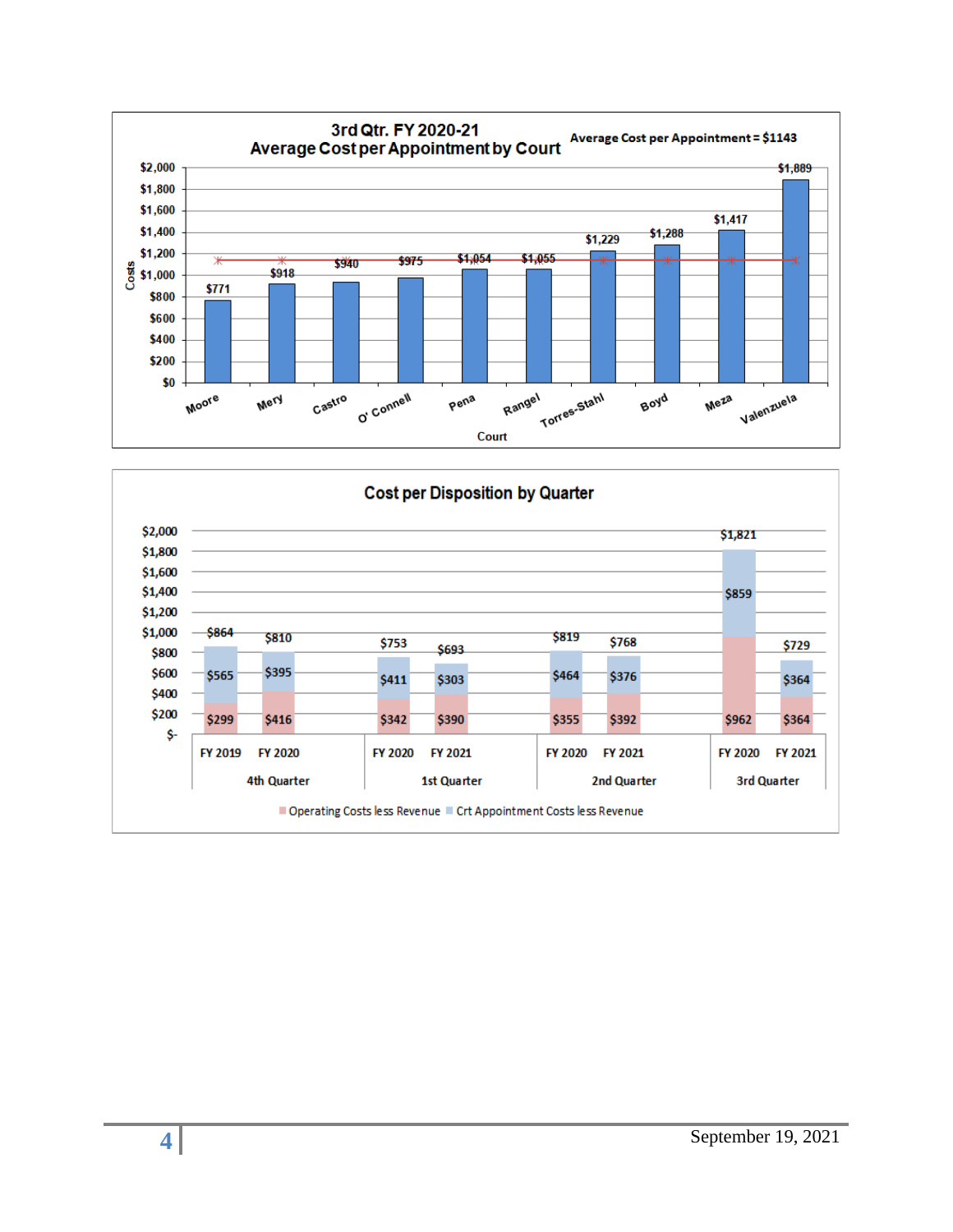# **Measure 2: Jail Bed Days**

**Definition:** The number of jail bed days consumed.

**Analysis and Interpretation:** The first chart below shows a court by court comparison of Jail Bed Days for the 3rd Quarter FY 2020-21 from least to the greatest number of jail bed days. The second chart displays the total number of jail bed days consumed court wide for each of the last eight quarters. The third chart shows the average length of stay for custodies by District Court for the 3rd Quarter FY 2020- 21. The final chart displays the average length of stay for the past eight quarters for the entire court.





*The average length of stay only measures the time spent for the highest charge for a defendant in that court.*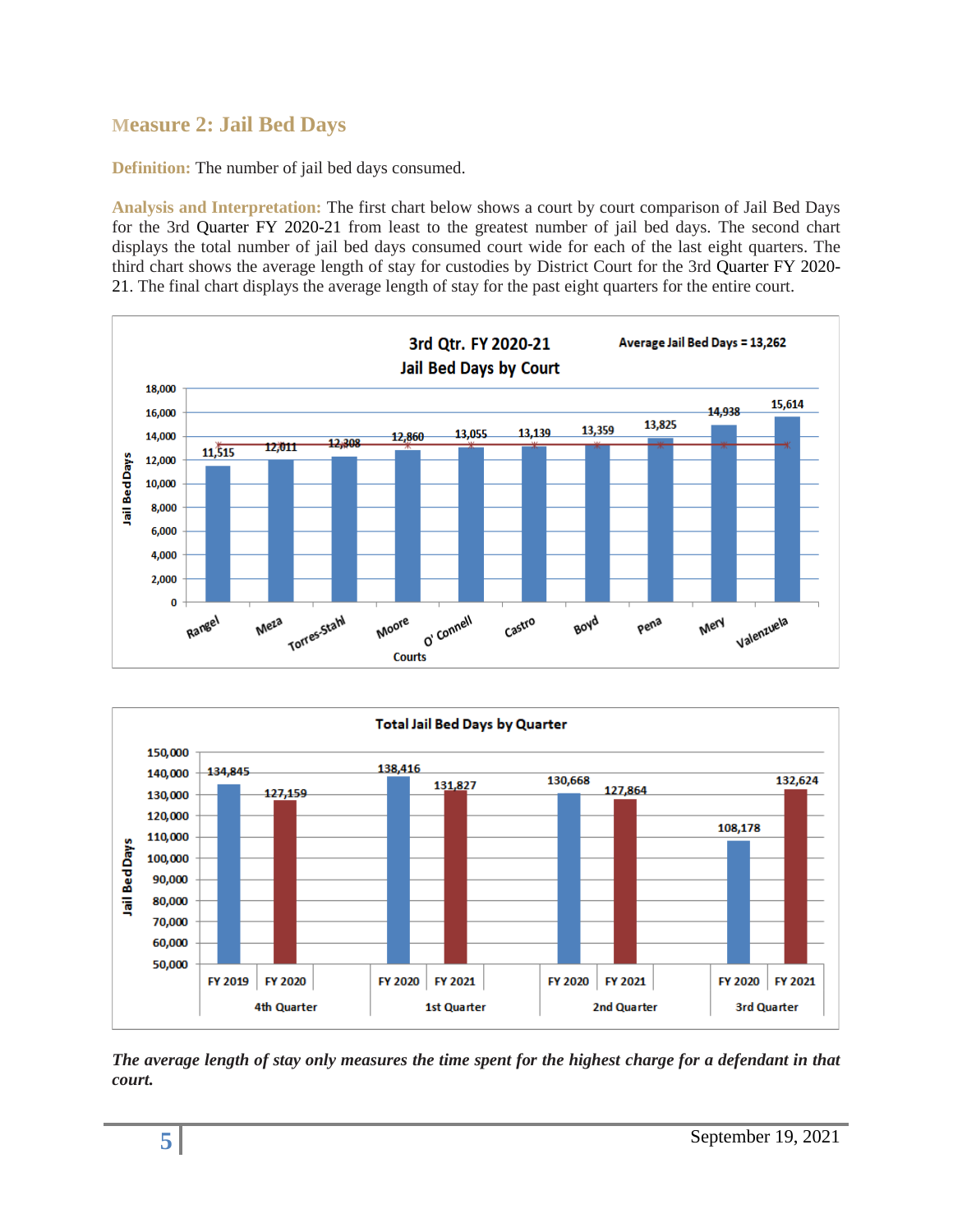For the District Courts, the average length of stay is broken down by the length of time spent for at-large indictments (measured as the time from date of booking to date of release) and the length of time spent for on-sight indictments (measured as the time from date of indictment to date of release).

*On-sight indictments refer to those scenarios in which the indictment occurs after the booking date. Atlarge indictments refer to those instances when the indictment occurs prior to the booking date.* 



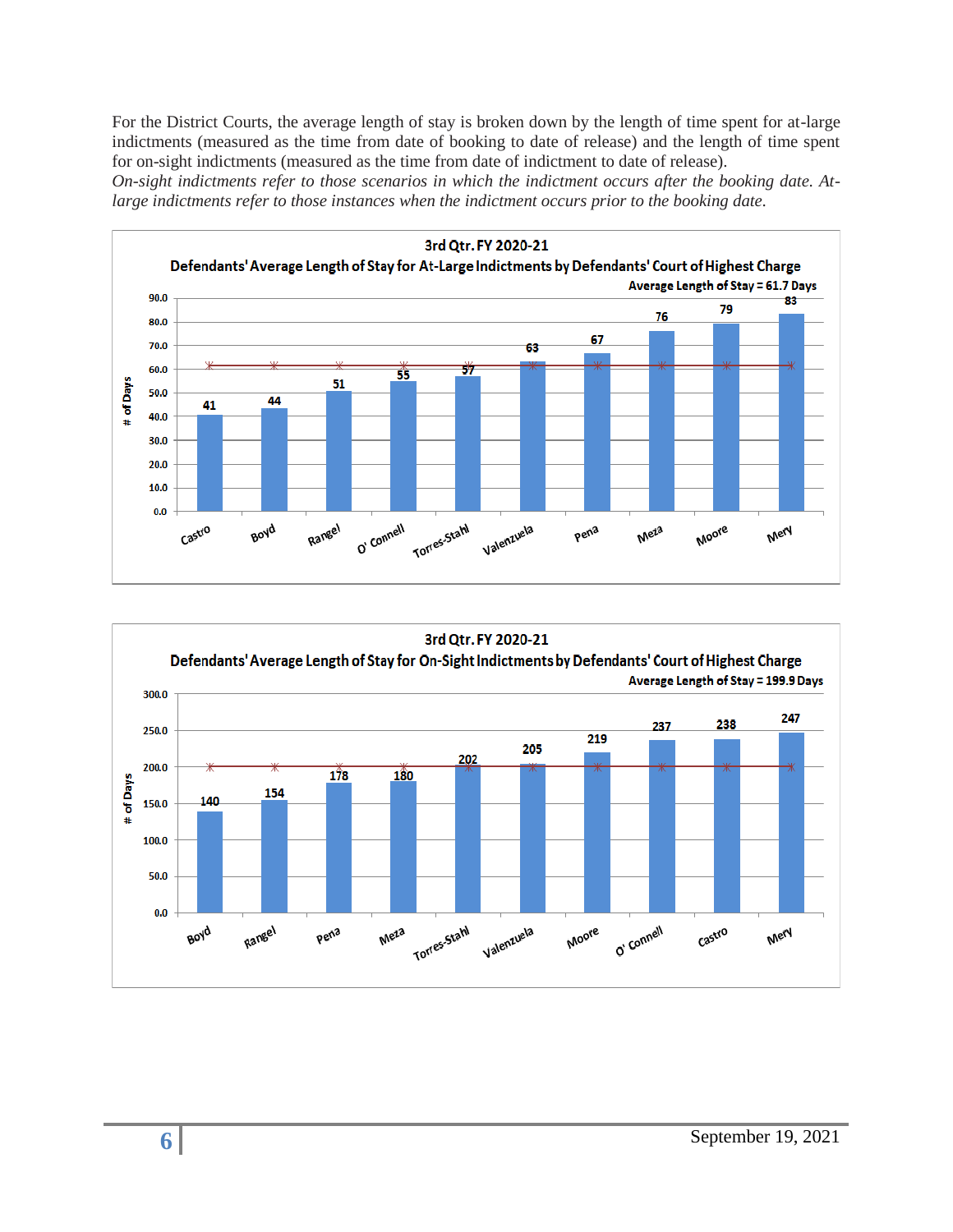The graph below lists the average length of stay as a composite measure of the average length of stay for the at-large indictments and for on-sight indictments. The quarterly comparisons graph also lists this same measure.



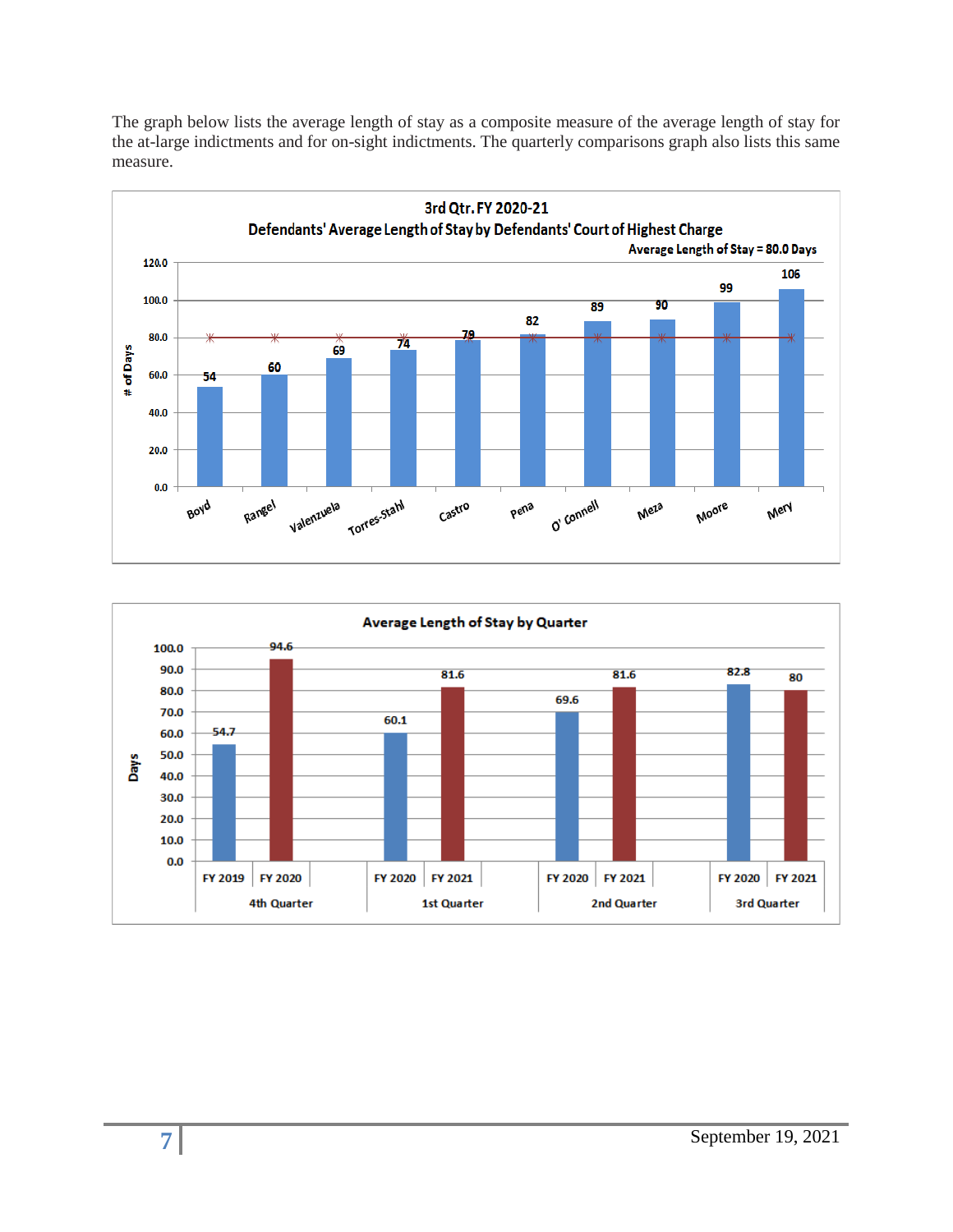### **Measure 3: Clearance Rates**

**Definition:** The number of disposed cases as a percentage of the number of incoming cases.

**Analysis and Interpretation:** The clearance rate is a measure of incoming cases a court receives compared to cases disposed monthly. A clearance rate of 100% represents a court that is disposing of the same number of incoming cases. A clearance rate above 100% represents a court that is disposing of more incoming cases than it is receiving. A clearance rate below 100% represents a court that is disposing of fewer incoming cases than it is receiving. This measure can be used to determine whether or not a backlog may occur. *Note: Due to new reporting requirements by the Office of Court Administration, certain types of dismissals (such as, Dismissed – Defendant Deceased, Dismissed – Reduced to Class C, Dismissed and Reduced) are not included in the number of dispositions.*

Several graphs are displayed below.

- 1. The first graph shows the number of incoming cases, which indicates the incoming workload for the Quarter.
- 2. The second graph displays total number of cases that were disposed by each court, which indicate the amount of work that was produced for the quarter.
- 3. The third chart shows the clearance rate by court from the highest to the lowest.
- 4. The fourth chart displays the court-wide average clearance rate for the past eight quarters.
- *5.* The fifth set of graphs display by court the Clearance Rates over the past nine months. The Court with the highest clearance rate is displayed first.

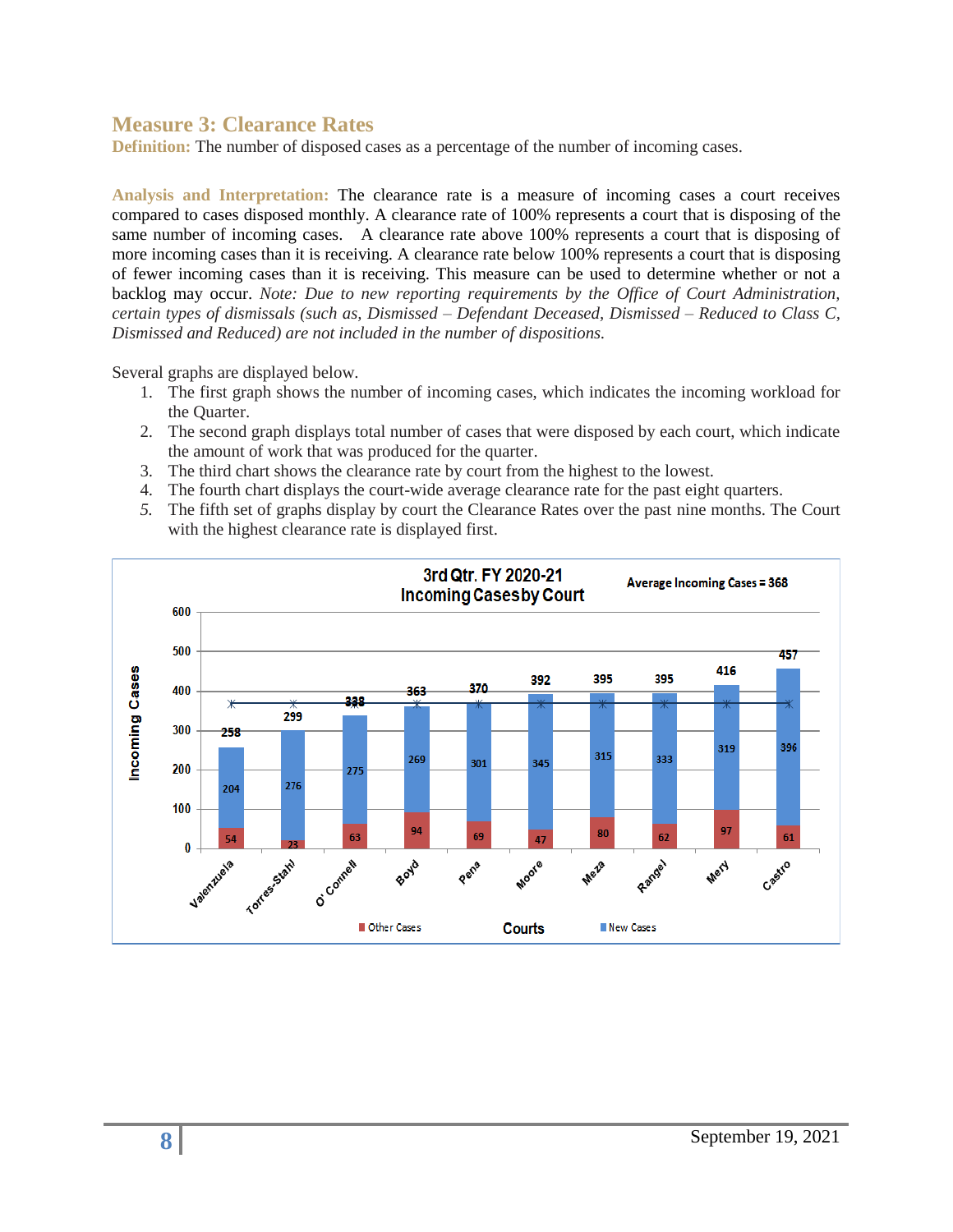



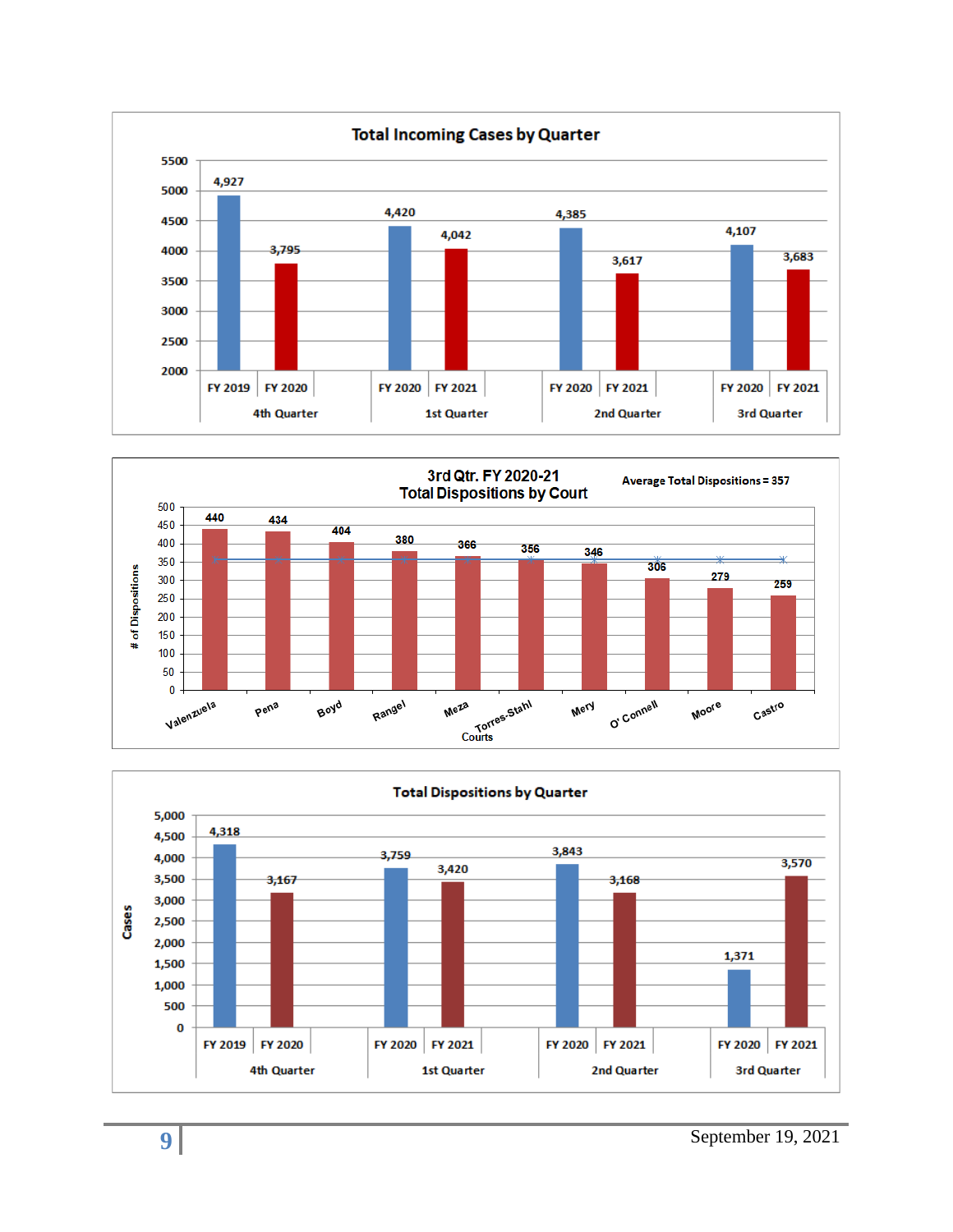



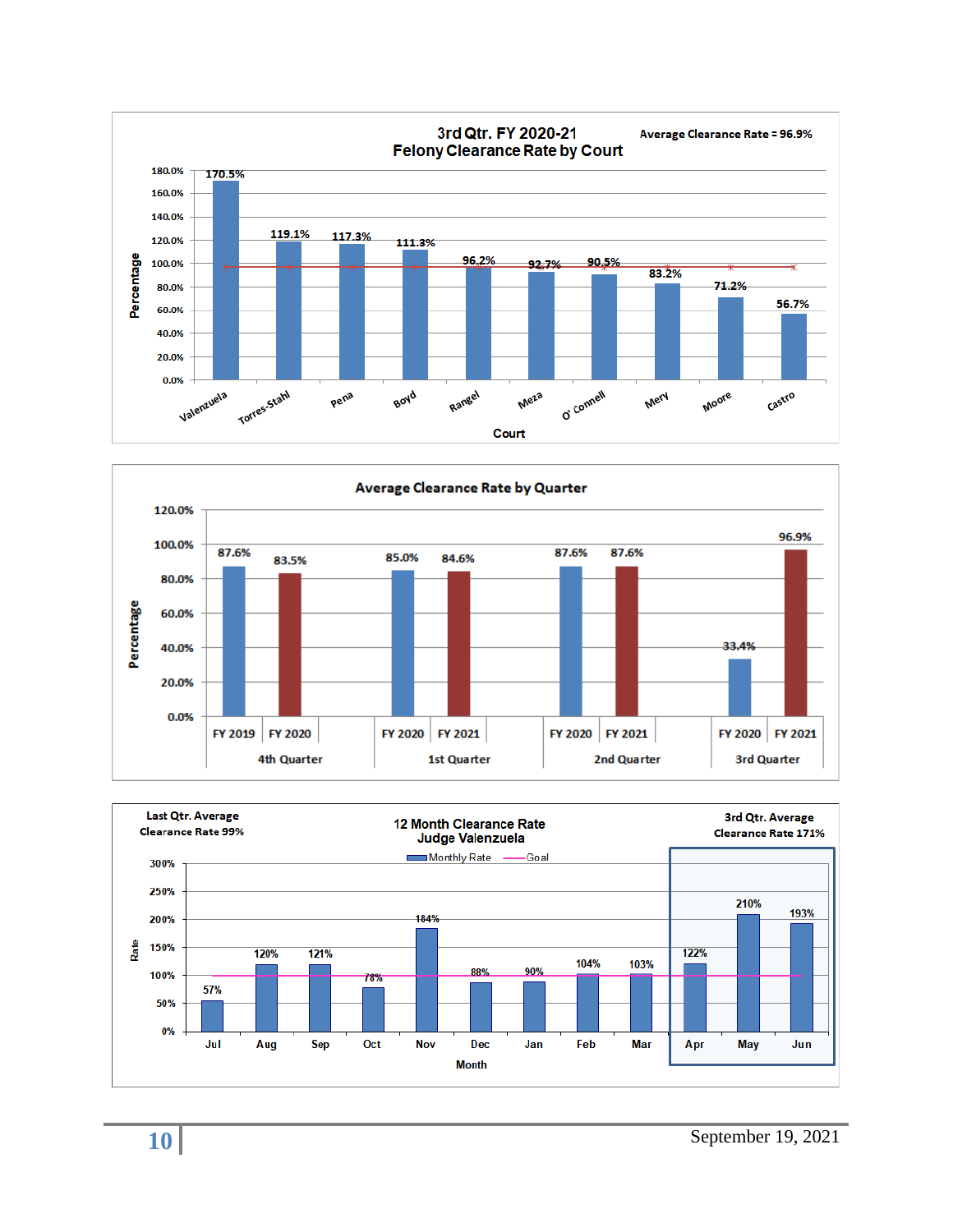



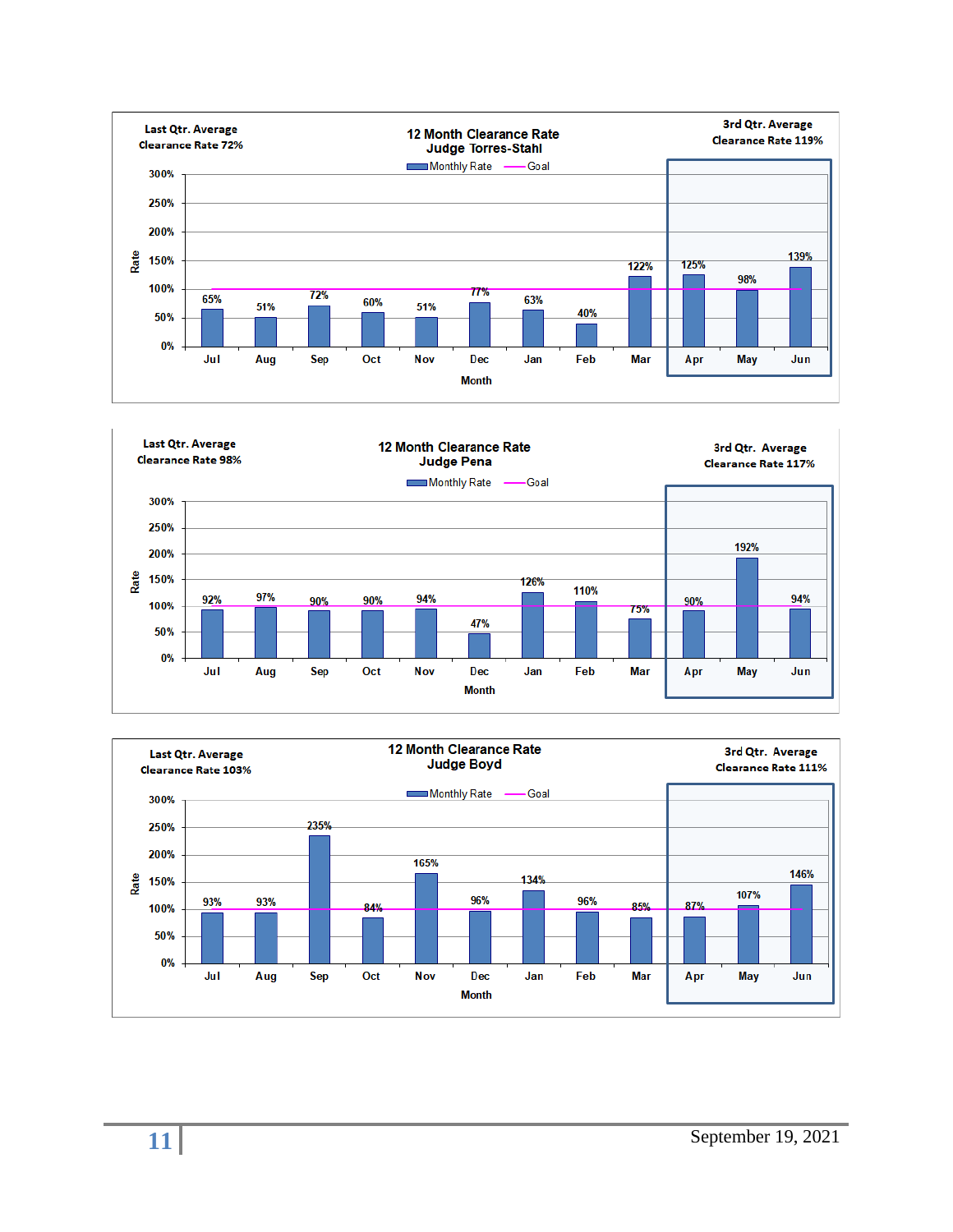



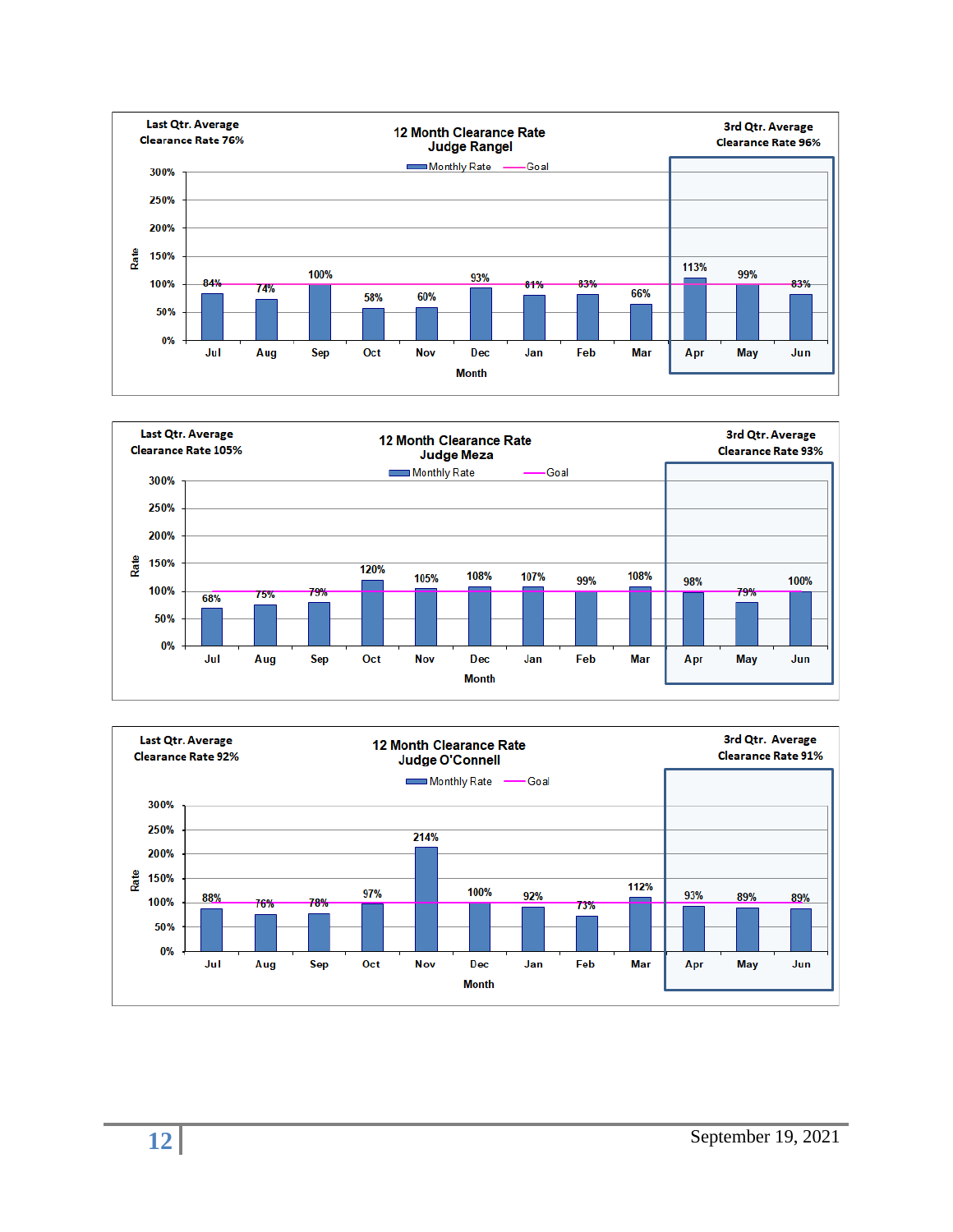



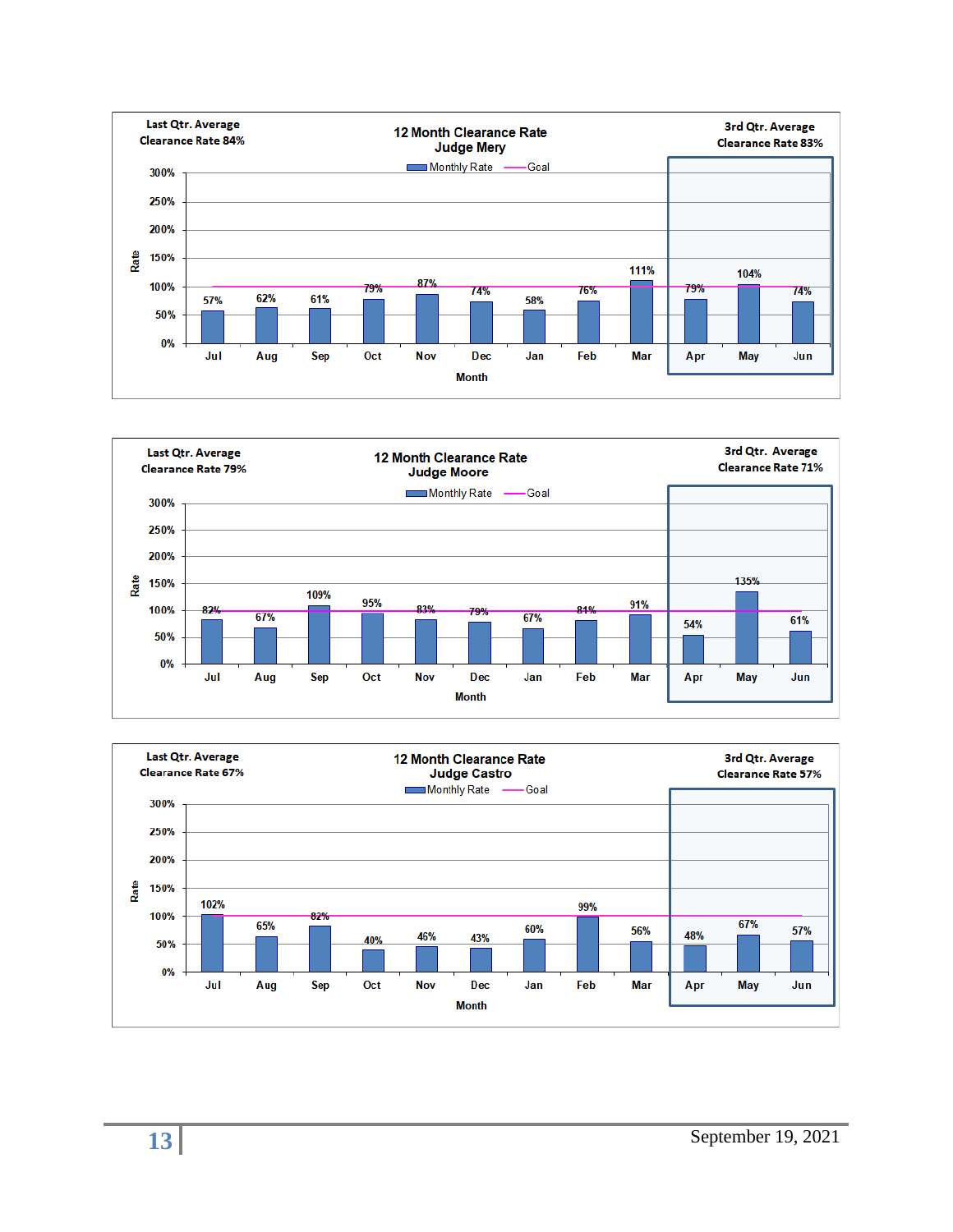### **Measure 4: Disposition Rates**

**Definition:** The number of disposed cases as a percentage of the Active Caseload.

**Analysis and Interpretation:** The disposition rate is a measure of cases disposed during the quarter compared to the average active caseload during the same quarter. This calculation includes the disposition of cases on the existing docket in addition to the other matters addressed by the Court. The first chart displays the number of active cases by court from the smallest to the largest. The second chart shows the court-wide docket size at the end of each of the last eight quarters. The third chart shows the disposition rate by court, from the highest to lowest. The final chart displays the court-wide active caseload and average disposition rate for the past eight quarters.



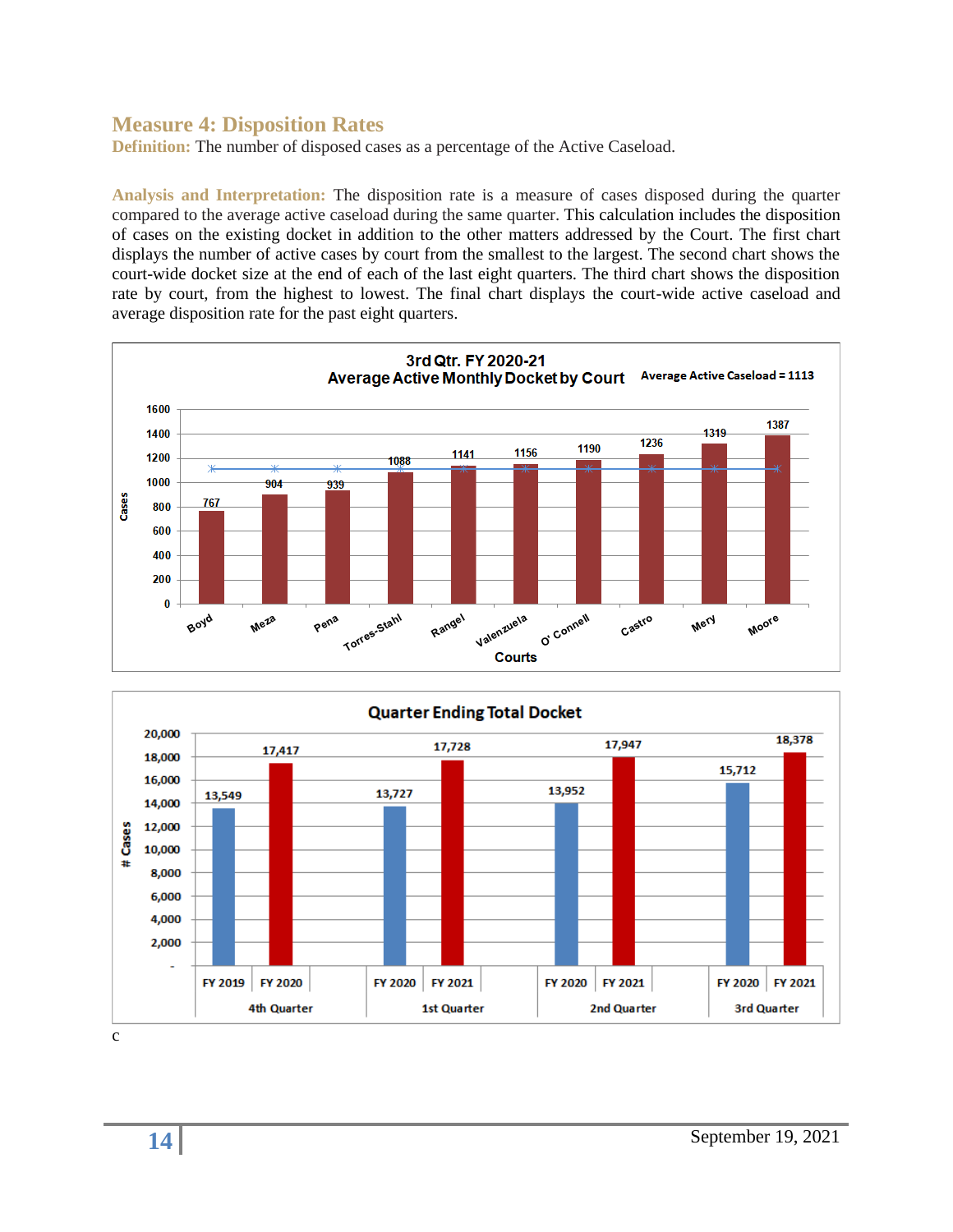

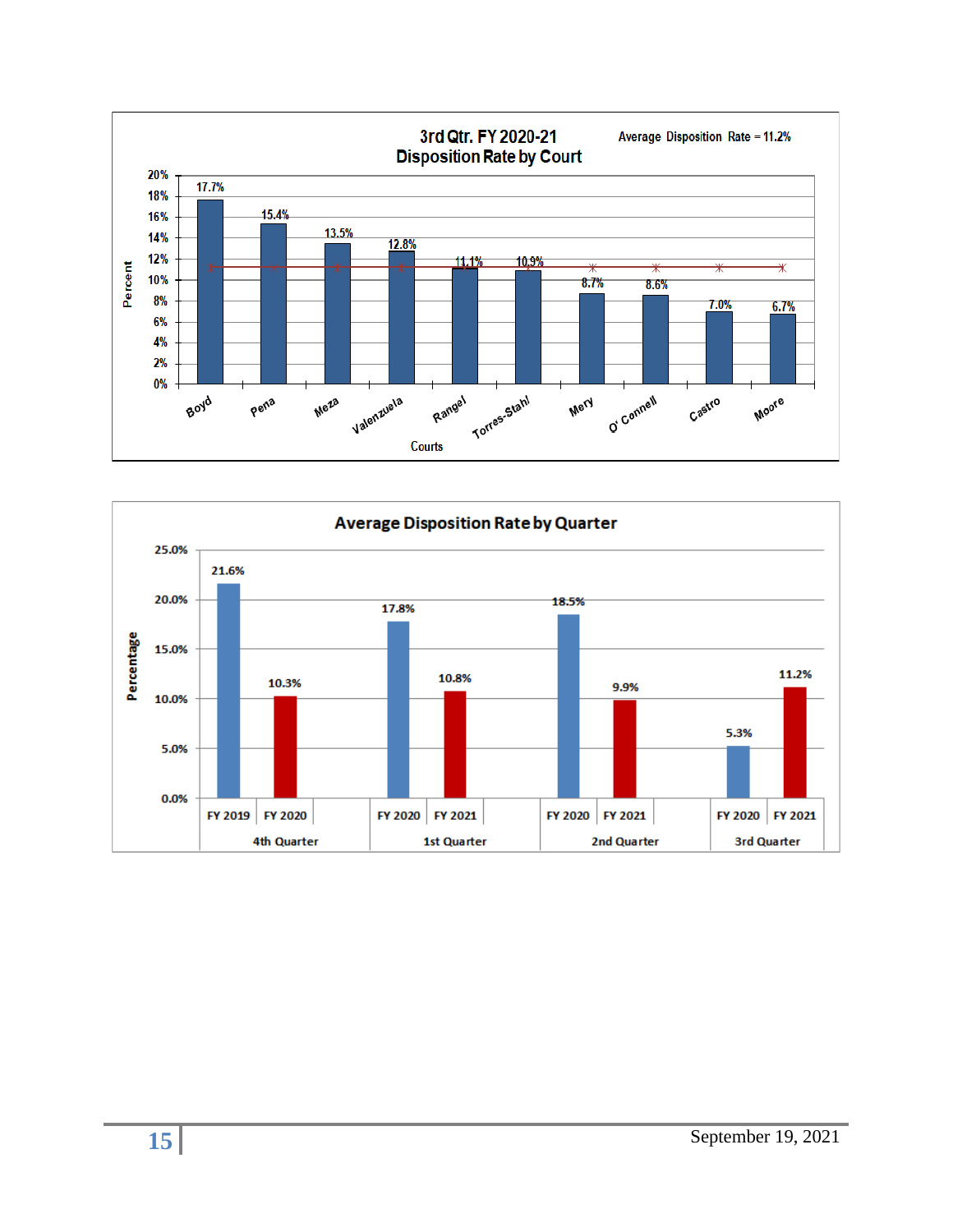### **Measure 5: Time to Disposition**

**Definition:** The percentage of cases disposed or otherwise resolved within established time frames. This is a comparison of data from *age of disposed cases* and only considers cases that are disposed, not the full docket.

The Criminal District Courts have implemented a Felony Case Plan (CASE) that sets the time standards for Bexar County. The applied time frame for this measure will use the Standard Track time frame, in which a case can be disposed of between 275 days and 285 days. The most similar range in the reported data is between 181 and 365 days, which will be used for this measure.

**Analysis and Interpretation:** For each case, the report calculates the time, in days, from filing of the case until the date the case was disposed. The case processing time standards published by the American Bar Association (ABA) and those published by the Conference of State Court Administrators (COSCA) are utilized. The following charts display for each court the time periods required to dispose of their cases. The courts with the greatest number of dispositions are shown first.

**Note:** Although the time to disposition is measured only using active cases that have been disposed, the case time that elapsed when the defendant was a fugitive is included in this measure.

#### **COSCA Case Processing Standards – Criminal Felony**

| <b>COSCA Case Processing Standards</b> | Criminal District Courts |
|----------------------------------------|--------------------------|
| 100% within 180 Days                   | 60% within 180 Days      |

#### **ABA Case Processing Standards – Criminal Felony**

| <b>ABA Case Processing Standards</b> | <b>Criminal District Courts</b> |
|--------------------------------------|---------------------------------|
| 90 % within 90 Days                  | 39% within 90 Days              |
| 98% within 180 Days                  | 60% within 180 Days             |
| 100% within 365 Days                 | 81% within 365 Days             |

**National Center for State Courts Model Case Processing Standards – Criminal Felony**

| NCSC Case Processing Standards | Criminal District Courts |
|--------------------------------|--------------------------|
| 75 % within 90 Days            | 39% within 90 Days       |
| 90% within 180 Days            | 60% within 180 Days      |
| 98% within 365 Days            | 81% within 365 Days      |

*Source: National Center for State Courts Web site, [www.ncsconline.org/WC/Publications/KIS\\_CasManCPTSPub.pdf](http://www.ncsconline.org/WC/Publications/KIS_CasManCPTSPub.pdf)*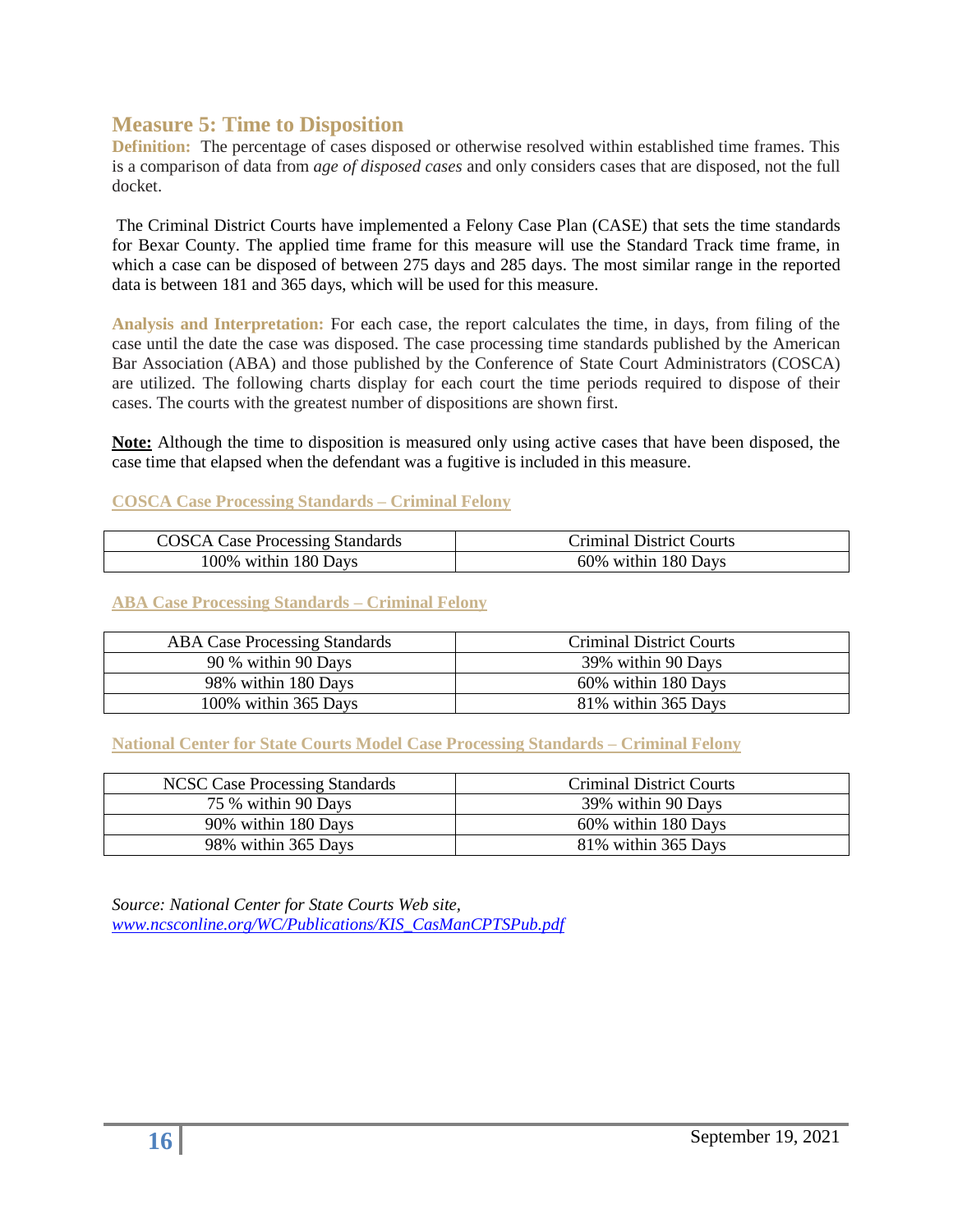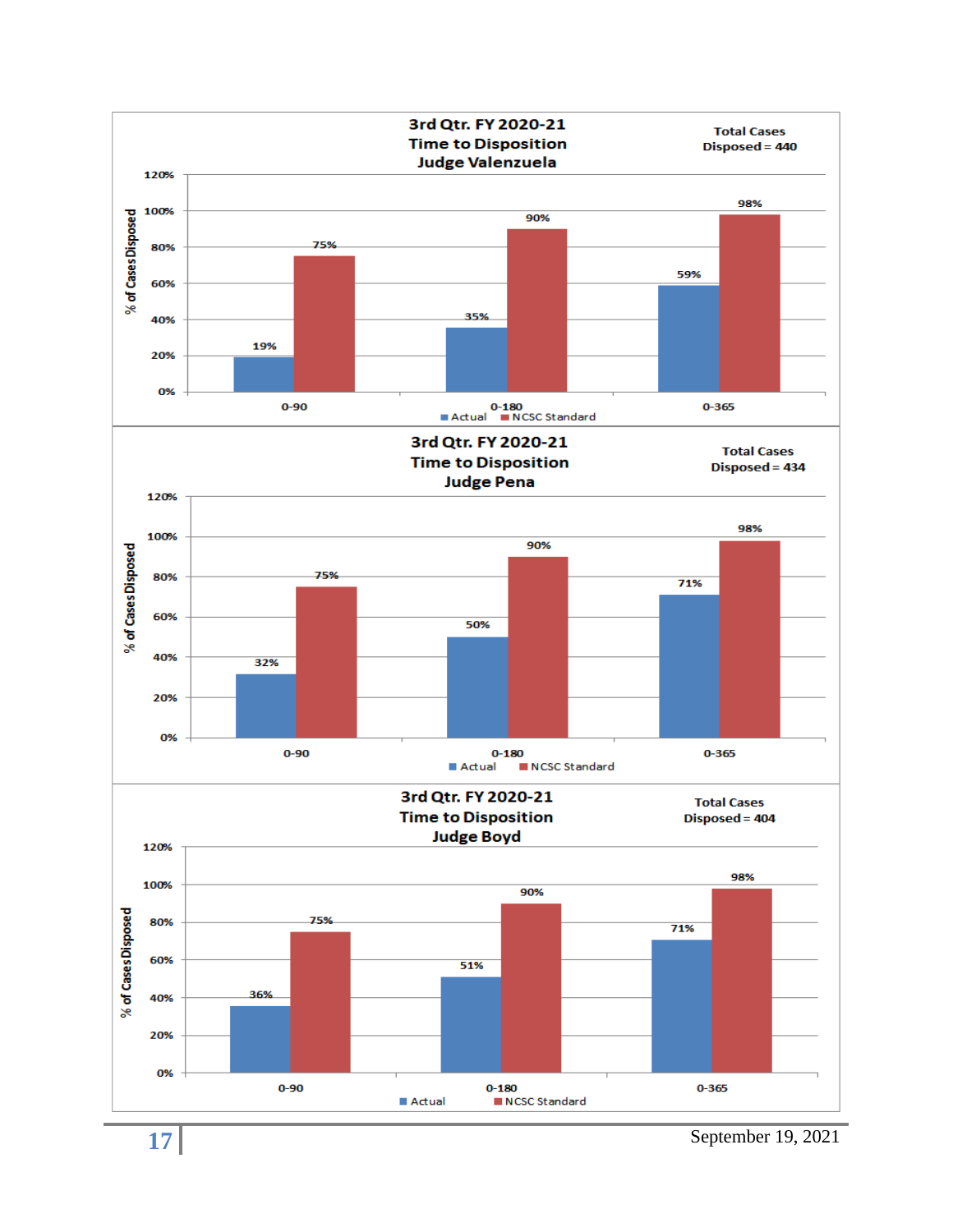

September 19, 2021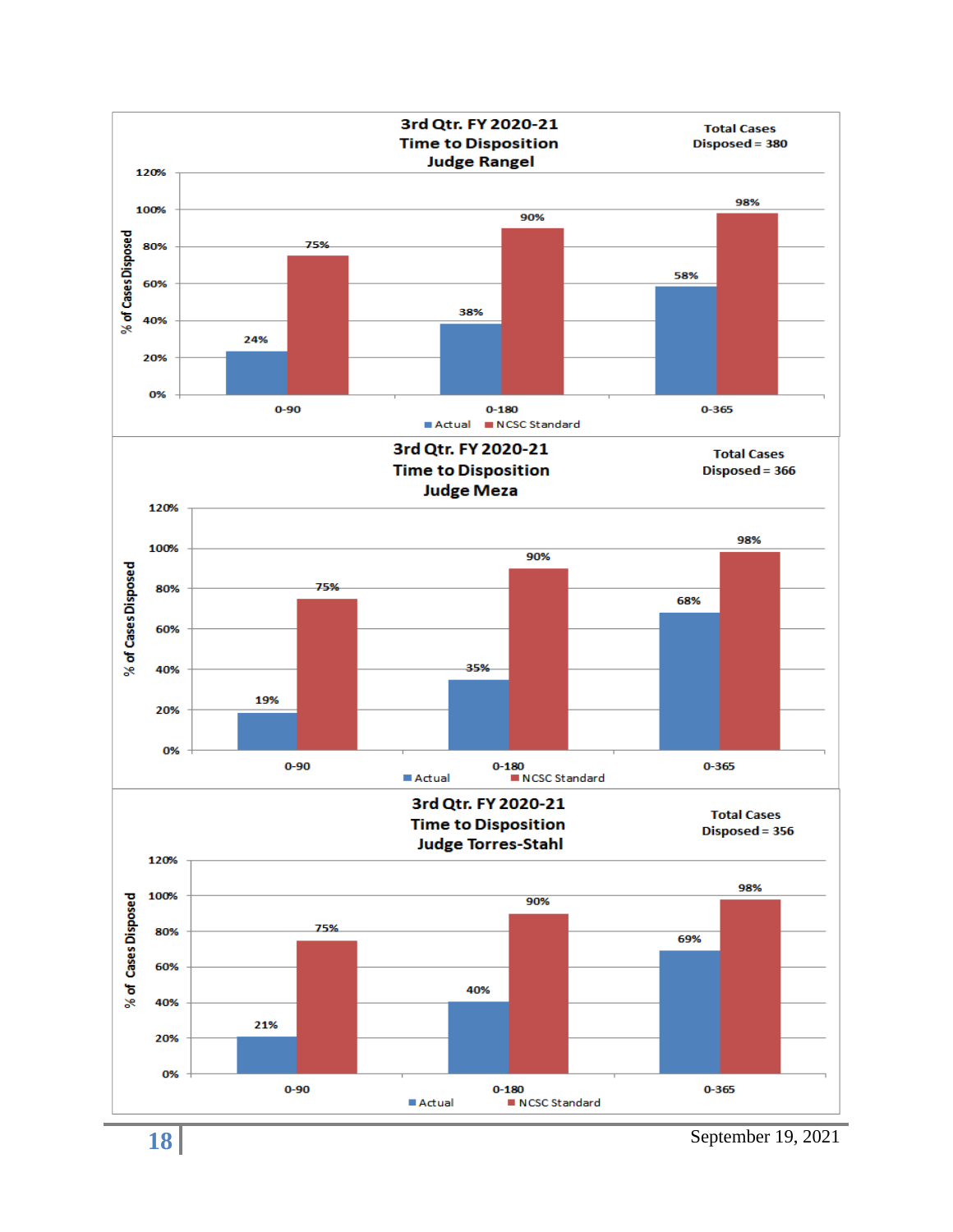

September 19, 2021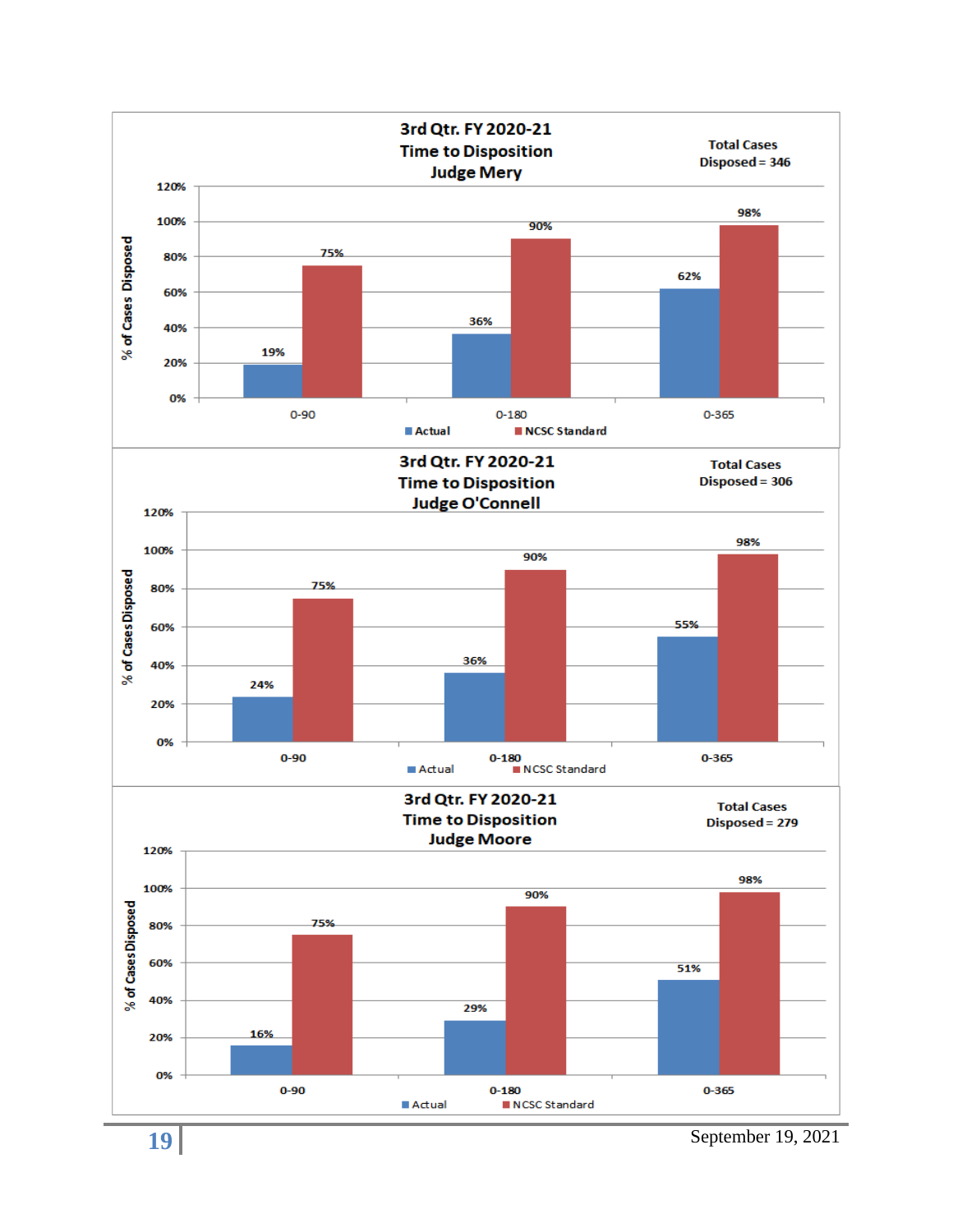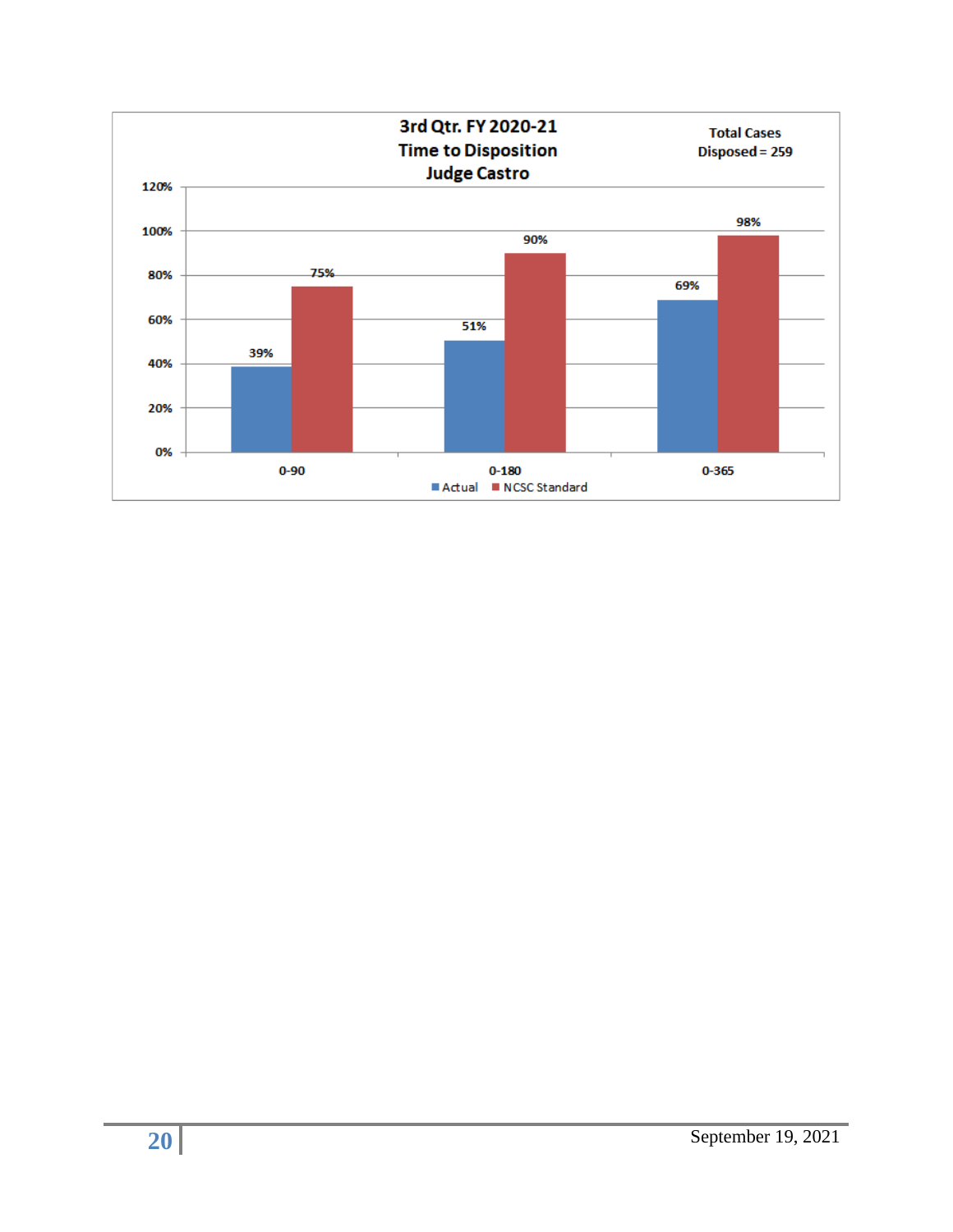## **Measure 6: Age of Active Cases Pending Cases**

**Definition:** The age of active cases pending before the court is measured as the number of days from filing until the time of measurement.

**Analysis and Interpretation:** This measure illustrates how a court's time to disposition compares to ABA standards. The first chart displays the percent of active cases that are over a year old for each of the courts. The second chart shows the court-wide average percent of active cases over a year old for the past eight quarters. *Note: Fugitives are not included in the data. Cases include what district courts consider open felony cases.*



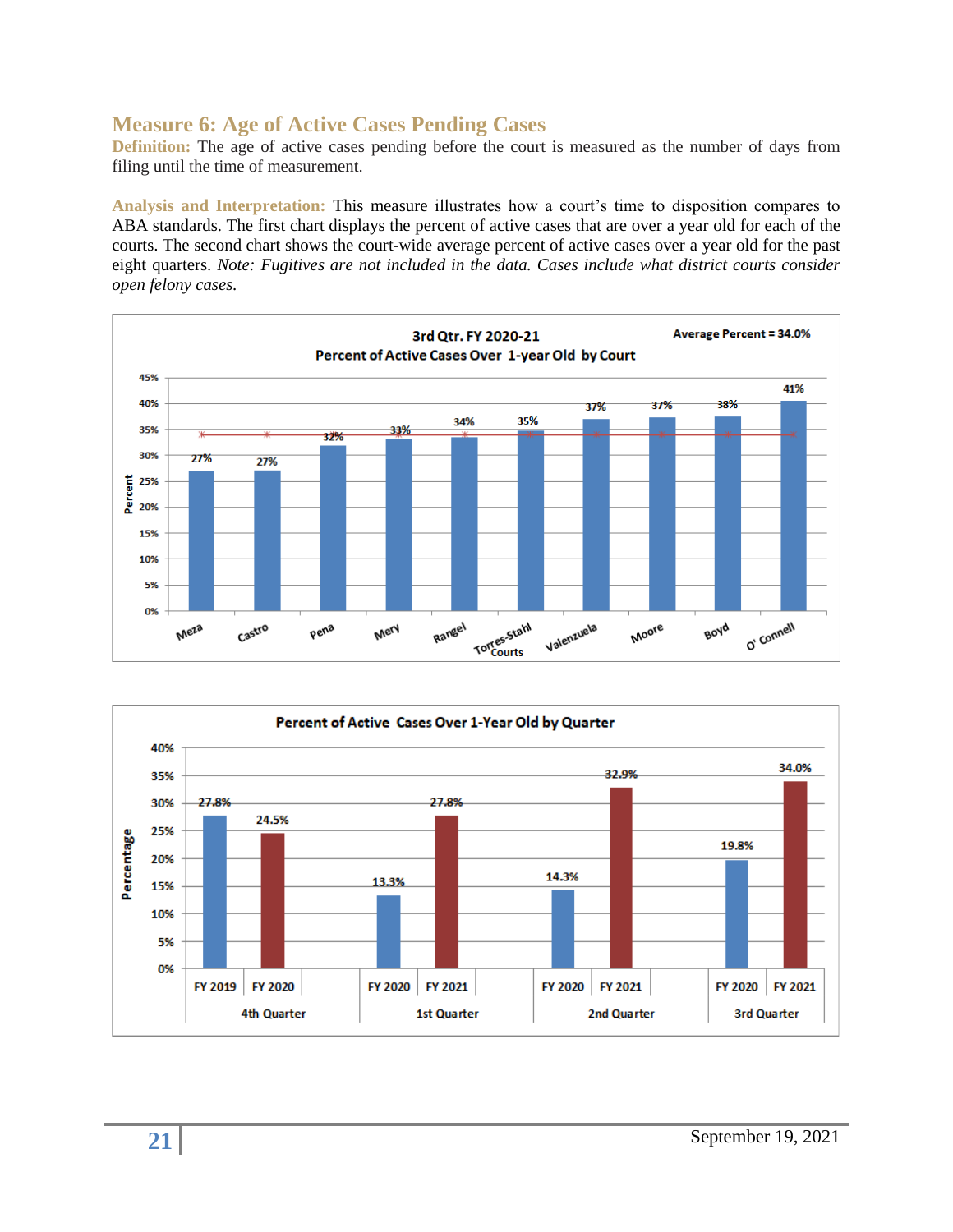# BEXAR COUNTY JUDICIAL MANAGEMENT REPORT APPENDIX A Explanation and Method of Collection for Different Measures

# **Measure 1: Cost per Disposition**

**Definition:** The net cost of disposing of a single case.

**Method:** Cost per disposition is the net cost of the court divided by the number of dispositions. Net cost per disposition includes revenue collected and costs between April2021 and September 2021 from each court. This measure allows the court to compare average cost per case to other courts. Other personnel associated with the cost of disposing of a case are budgeted within other respective County departments, such as the District Attorney's Office, Bexar County Sheriff's Office, and the District Clerk's Office and are not included in the calculation for net Court cost per disposition.

#### **Measure 2: Jail Bed Days**

**Definition:** The number of jail bed days consumed.

**Method:** This information is retrieved from the Jail Track Management System and counts the total number of jail bed days used by court.

The average length of stay for inmates is calculated by totaling the number of jail bed days consumed from indictment to release and dividing by the number of inmates incarcerated. It only measures the time spent on the highest level of charge by a defendant in a particular court.

# **Measure 3: Clearance Rates**

**Definition:** The number of disposed cases as a percentage of the number of incoming cases.

**Method:** Clearance rates are measured using two variables, incoming cases and the number of cases disposed monthly. Incoming cases include new cases filed during the month, cases appealed from lower courts, and other cases reaching docket (motions to revoke probation/deferred adjudication, cases reactivated, and all other cases). The number of outgoing cases includes all monthly dispositions. *Due to new reporting requirements by the Office of Court Administration, certain types of dismissals (such as, Dismissed – Defendant Deceased, Dismissed – Reduced to Class C, Dismissed and Reduced) are not included in the number of dispositions.*

### **Measure 4: Disposition Rates**

**Definition:** The number of disposed cases as a percentage of the Active Caseload.

**Method:** Disposition rates are measured using two variables, active caseload and the number of cases disposed. The active caseload includes any cases assigned to the Court, but excludes those cases where the defendant has been declared a fugitive. The number of disposed cases includes all cases adjudicated less certain dismissals not allowed by OCA directive. *Due to new reporting requirements by the Office of Court Administration, the disposition rate is now a percentage of the active docket and not of the entire docket as previously reported.*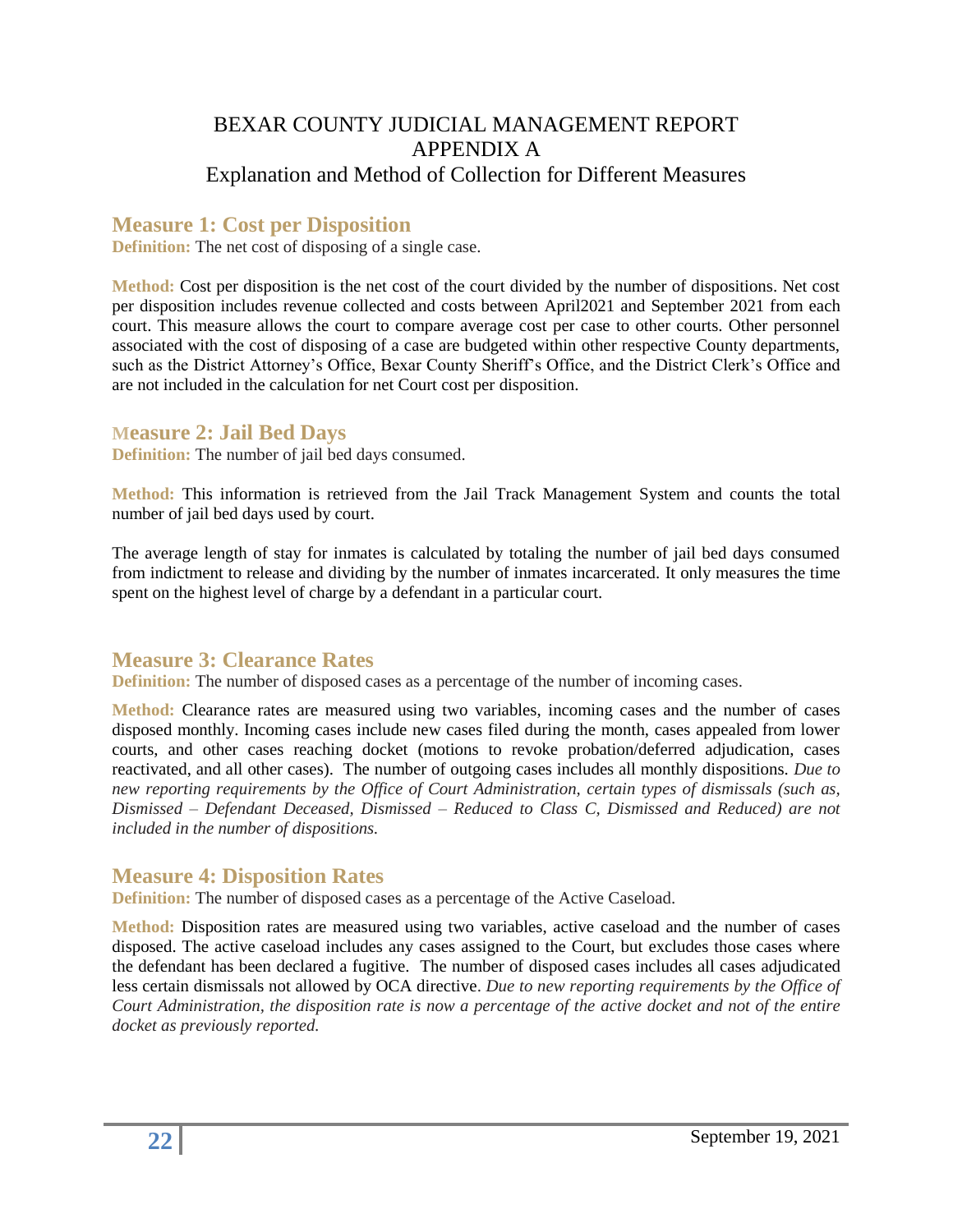### **Measure 5: Time to Disposition**

**Definitions:** The percentage of cases disposed or otherwise resolved within established time frames. This is a comparison of data from *age of disposed cases* and only considers cases that are disposed, not the full docket.

**Method:** For each case, the report calculates the time in days from filing of the case until the date the case was disposed. The case processing time standards published by the American Bar Association (ABA), the Conference of State Court Administrators (COSCA) and the National Center for State Courts were used when establishing the benchmarks.

**COSCA Case Processing Standards** 

 $\cdot$  Felony – 100% within 180 days

**ABA Case Processing Standards**

- Felony
- 90% within 90 days
- 98% within 180 days
- 100% within 365 days

#### **NCSC Model Case Processing Standards – Criminal**

- Felony
- 75% within 90 days
- 90% within 180 days
- 98% within 365 days

*Source: National Center for State Courts Web site, [www.ncsconline.org/WC/Publications/KIS\\_CasManCPTSPub.pdf.](http://www.ncsconline.org/WC/Publications/KIS_CasManCPTSPub.pdf)*

# **Measure 6: Age of Active Cases Pending Cases**

**Definition:** The age of active cases pending before the court is measured as the number of days from filing until the time of measurement.

**Method:** For each case type being analyzed, the report calculates the time, in days, from filing of the case until the date established for the reporting period being examined (June 27, 2021 for 3rd Quarter).